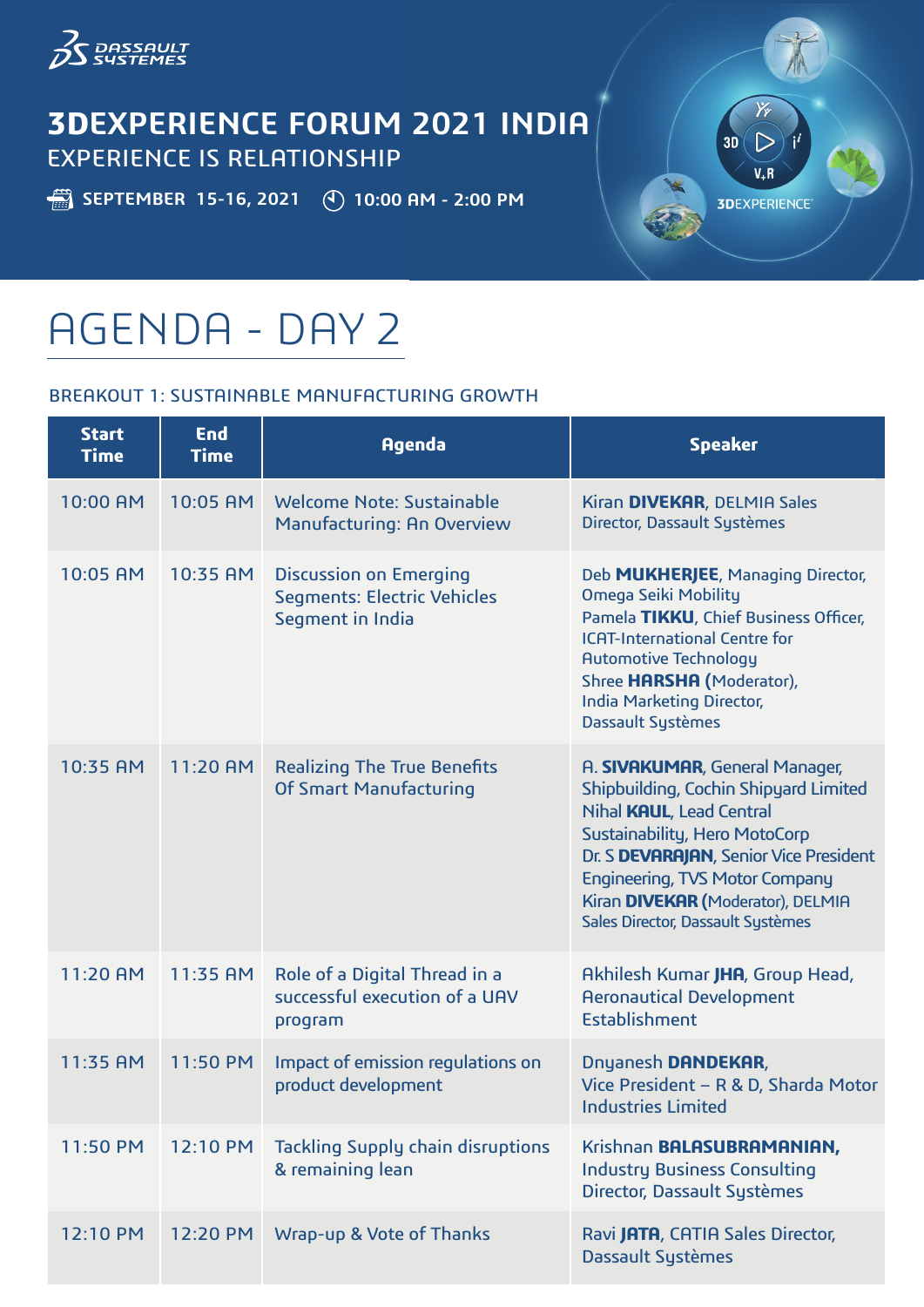#### BREAKOUT 2: SUSTAINABLE TRANSFORMATION IN INFRASTRUCTURE

| <b>Start</b><br><b>Time</b> | <b>End</b><br><b>Time</b> | <b>Agenda</b>                                                                                           | <b>Speaker</b>                                                                                                                                             |
|-----------------------------|---------------------------|---------------------------------------------------------------------------------------------------------|------------------------------------------------------------------------------------------------------------------------------------------------------------|
| 10:00 AM                    | 10:05 AM                  | Welcome Note: Sustainable<br>Infrastructure: An Overview                                                | Amit GUPTA, Strategic Senior<br>Manager, Energy & Materials<br><b>Dassault Systèmes</b>                                                                    |
| 10:05 AM                    | 10:20 AM                  | <b>Design Automation for</b><br><b>Construction Industry</b>                                            | Prasad PANDIT, Worldwide Industry<br>Process Leader, CATIA Building &<br>Civil Infrastructure, Dassault Systèmes                                           |
| 10:20 AM                    | 10:35 AM                  | <b>Virtual Twin Experience For</b><br><b>Building Infrastructure</b>                                    | Jonathan ASHER, CATIA R&D Roles<br>Portfolio Director, Dassault Systèmes                                                                                   |
| 10:35 AM                    | 10:50 AM                  | <b>Executive Presentation:</b><br>Role of technology in enabling<br>sustainable infrastructure in India | Rakesh KUMAR, Chief Design<br>Officer, Godrej Construction                                                                                                 |
| 10:50 AM                    | 11:05 AM                  | <b>Executive Presentation</b>                                                                           | Amit JAHAGIRDAR, Head - Business<br><b>Applications Digital Transformation</b><br><b>Thermax</b>                                                           |
| 11:05 AM                    | 11:20 AM                  | <b>Virtual Twin Experience For</b><br>Industrial Infrastructure                                         | <b>Olivier AUDELAN, CATIA Process</b><br>Expert Leader - Energy & Materials,<br><b>Construction, Cities &amp; Territories,</b><br><b>Dassault Systèmes</b> |
| 11:20 AM                    | 11:35 AM                  | <b>Session on Metals &amp; Mining</b><br>Segment                                                        | Prashanth MYSORE, Strategic<br><b>Business Development Director,</b><br><b>DELMIA, Dassault Systèmes</b>                                                   |
| 11:35 AM                    | 11:40 AM                  | Wrap-up & Vote of Thanks                                                                                |                                                                                                                                                            |

# BREAKOUT 3: DISRUPTIVE INNOVATION FOR START-UPS & WORKFORCE OF THE FUTURE

| <b>Start</b><br><b>Time</b> | <b>End</b><br><b>Time</b> | <b>Agenda</b>                                                                           | <b>Speaker</b>                                                                                                                                                                                   |
|-----------------------------|---------------------------|-----------------------------------------------------------------------------------------|--------------------------------------------------------------------------------------------------------------------------------------------------------------------------------------------------|
| 10:00 AM                    | 10:05 AM                  | <b>Welcome Address</b>                                                                  | Snehal <b>ANANTWAR</b> , Communications<br>Manager, Dassault Systèmes<br>Solutions Lab,<br>Suhaspritipal <b>GONGATE</b> , Manager,<br><b>3DEXPERIENCE Lab India,</b><br><b>Dassault Systèmes</b> |
| 10:05 AM                    | 10:20 AM                  | <b>3DEXPERIENCE Lab- Driving</b><br><b>Innovation in Startups Worldwide</b>             | Frédéric VACHER, Head of<br>Innovation, <b>3DEXPERIENCE Lab</b> ,<br><b>Dassault Systèmes</b>                                                                                                    |
| 10:20 AM                    | 10:40 AM                  | <b>3DEXPERIENCE Lab India-</b><br><b>Championing India's Innovation</b><br><b>Story</b> | Suhaspritipal <b>GONGATE</b> , Manager,<br><b>3DEXPERIENCE Lab India,</b><br>Dassault Systèmes                                                                                                   |